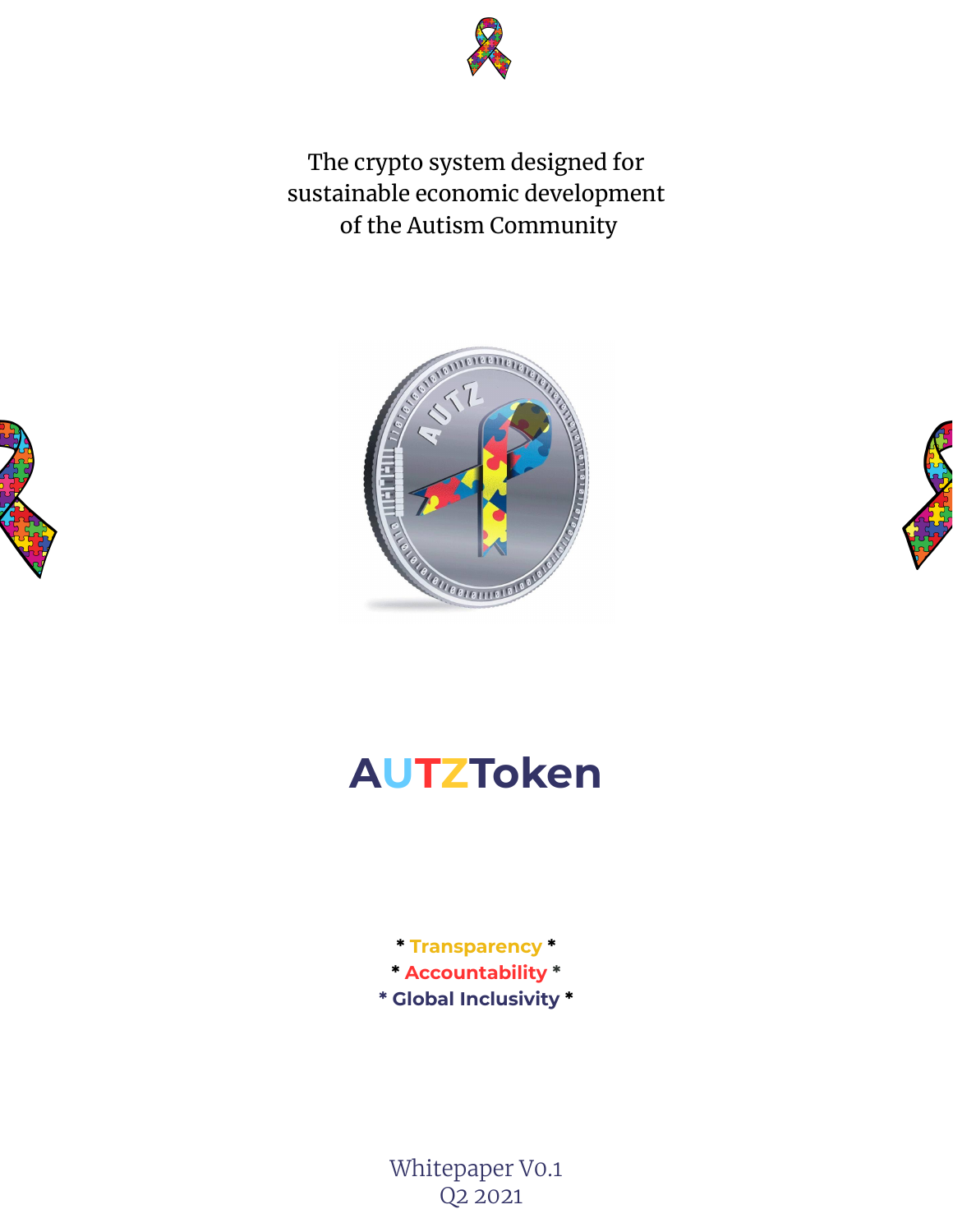

# Why Fit in when you were born to stand out?

**"**

**"**

 $\_$  ,  $\_$  ,  $\_$  ,  $\_$  ,  $\_$  ,  $\_$  ,  $\_$  ,  $\_$  ,  $\_$  ,  $\_$  ,  $\_$  ,  $\_$  ,  $\_$  ,  $\_$  ,  $\_$  ,  $\_$  ,  $\_$  ,  $\_$  ,  $\_$  ,  $\_$  ,  $\_$  ,  $\_$  ,  $\_$  ,  $\_$  ,  $\_$  ,  $\_$  ,  $\_$  ,  $\_$  ,  $\_$  ,  $\_$  ,  $\_$  ,  $\_$  ,  $\_$  ,  $\_$  ,  $\_$  ,  $\_$  ,  $\_$  ,

– Dr. Seuss

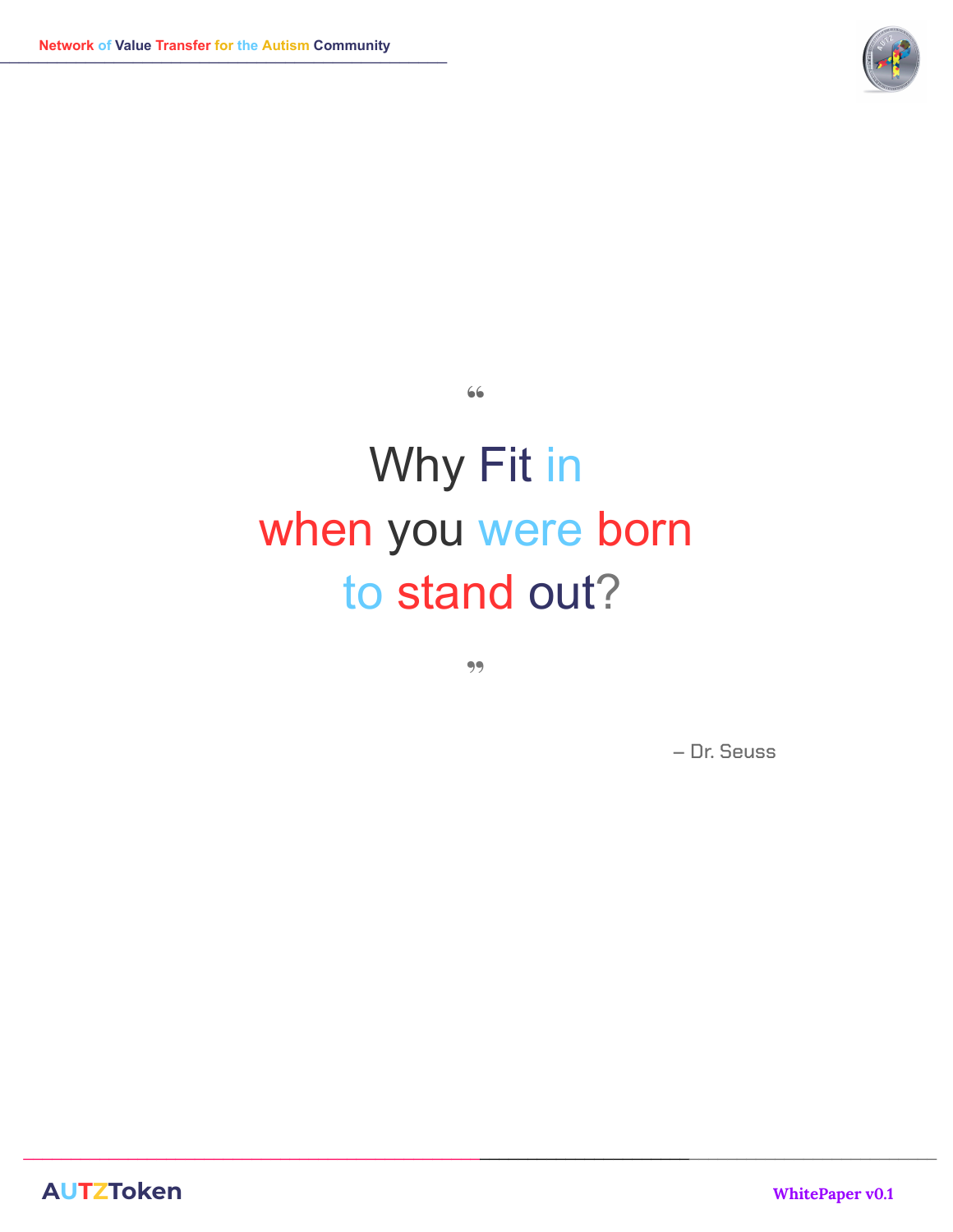

#### **Abstract Introduction**

Humanity is amidst the greatest socio-economic restructuring in history. Cryptocurrencies have removed the illusions of centrally planned money & emphasized the severity of fault present in legacy Economic policies(sub-optimal assets, faulty logic & inadequate data models).

While currency is typically seen as a general purpose fungible asset; its impacts are not evenly distributed. \$1 for military needs are not the same as \$1 for commercial needs. Where that \$1 can buy some junk food or otherwise unnecessary luxuries, it can also be the final thread to providing an adequate life to the less fortunate.

Through diligent systems thinking, the AUTZ token team has successfully defined a balanced value model for assets based on the requirements of philanthropic ventures within the autism community.

Autism is a problem that cannot be solved through the tools offered by traditional financial infrastructure; as unruly as the affliction itself, an economic system that provides an aggressive positive value feedback loop throughout its network of stakeholders & is capable of remaining price agnostic during times of fiscal/monetary economic turmoil.

The main goal of the team behind AUTZ token (Developers, designers, parents, & affected professionals) is to motivate individuals from any part of the world to help improve people with autism spectrum disorder (ASD) using the AUTZTokens.

#### **Vision**

*A world in which people are able to earn outsized rewards for their contributions to societal issues.*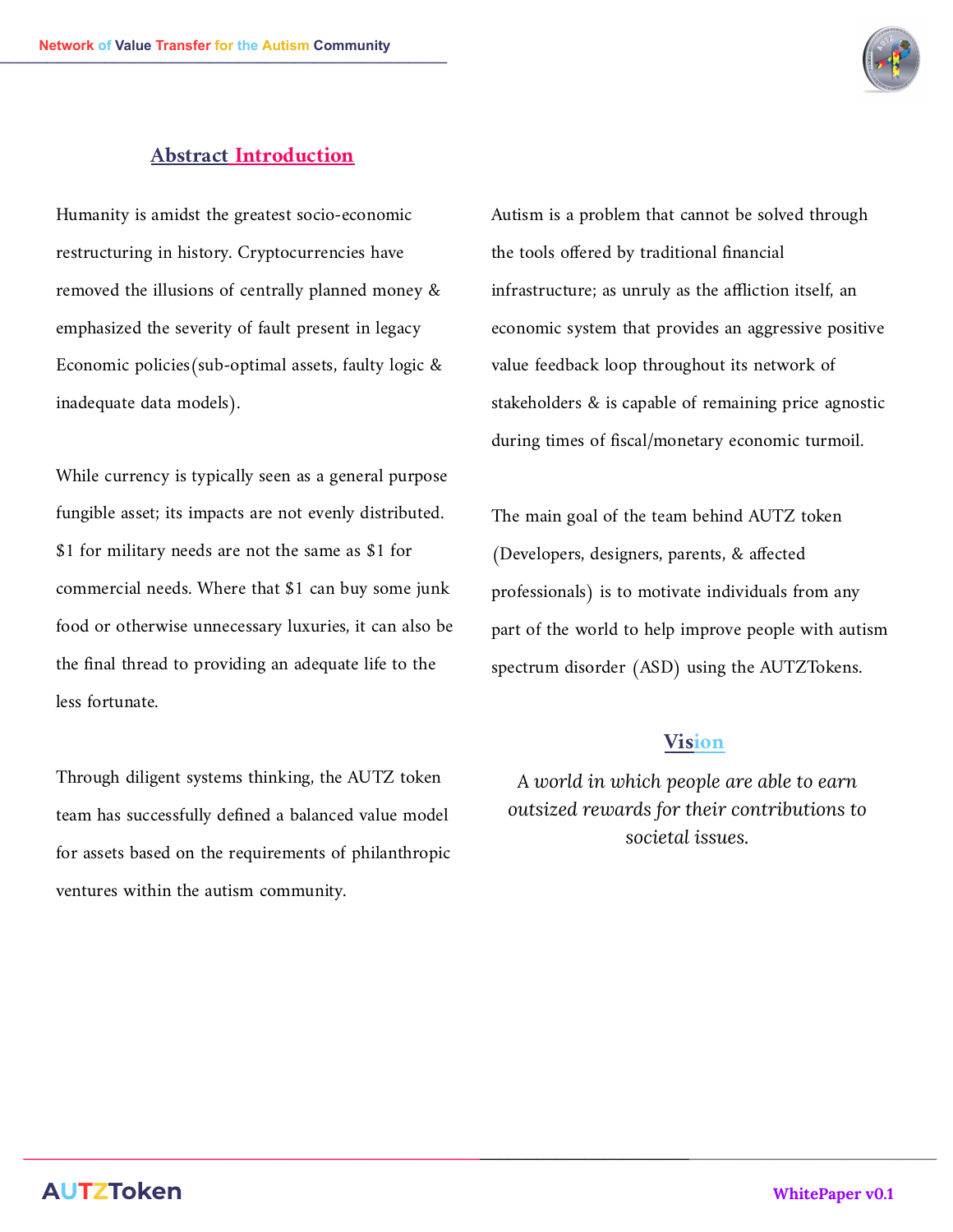

### $\sim$  Mission  $\sim$

- **1. Reduce cost burden on families with autistic children and adults.** Autism can have detrimental effects on the structures of families, emotionally as well as financially. AUTZ token looks to improve the lives of families that have been ravaged by this demanding disorder.
- **2. Reduce cost burden on research and development for Autism.** Organizations committed to the research & development of solutions for Autism are constantly in need of funding to progress their efforts. As a means to solve the problem of Autism globally & universally, the AUTZ token project aims to accompany organizations through their financial requirements in R&D.
- **3. Provide medium through art where autistic children will benefit.** Art is known to be one of the most effective tools for the management of autism in affected individuals; however the work created by autistic people tends to go unnoticed & bring no long term benefits to the artists. AUTZ tokens will impact the lives of its target audience by empowering them to earn a living.

**- - - | Autism | - - -**

Autism spectrum disorder (ASD) is the term used to describe a wide range of neurodevelopmental disorders affecting its host's nervous system. These disorders typically include problems with communication and social interaction as they lack certain neural structures that are responsible for higher cognitive social functions such as solving problems, learning, & thinking. This delicate subject is addressed as a spectrum due the wide variance in the way it affects people.

People that fall into this spectrum demonstrate restricted, repetitive, and stereotyped interests or patterns of behavior. ASD can affect anyone from any part of the world regardless of age, sex, race, nationality, or economic background; it is one of the few developmental disorders that arises through a mixture of influences between genetic & environmental factors rather than a single root cause.

According to the Centers for Disease Control and Prevention (CDC)Trusted Source,

In the United States alone, it is estimated that as many as 1 in every 54 children has been identified with autism spectrum disorder (ASD) according to data provided by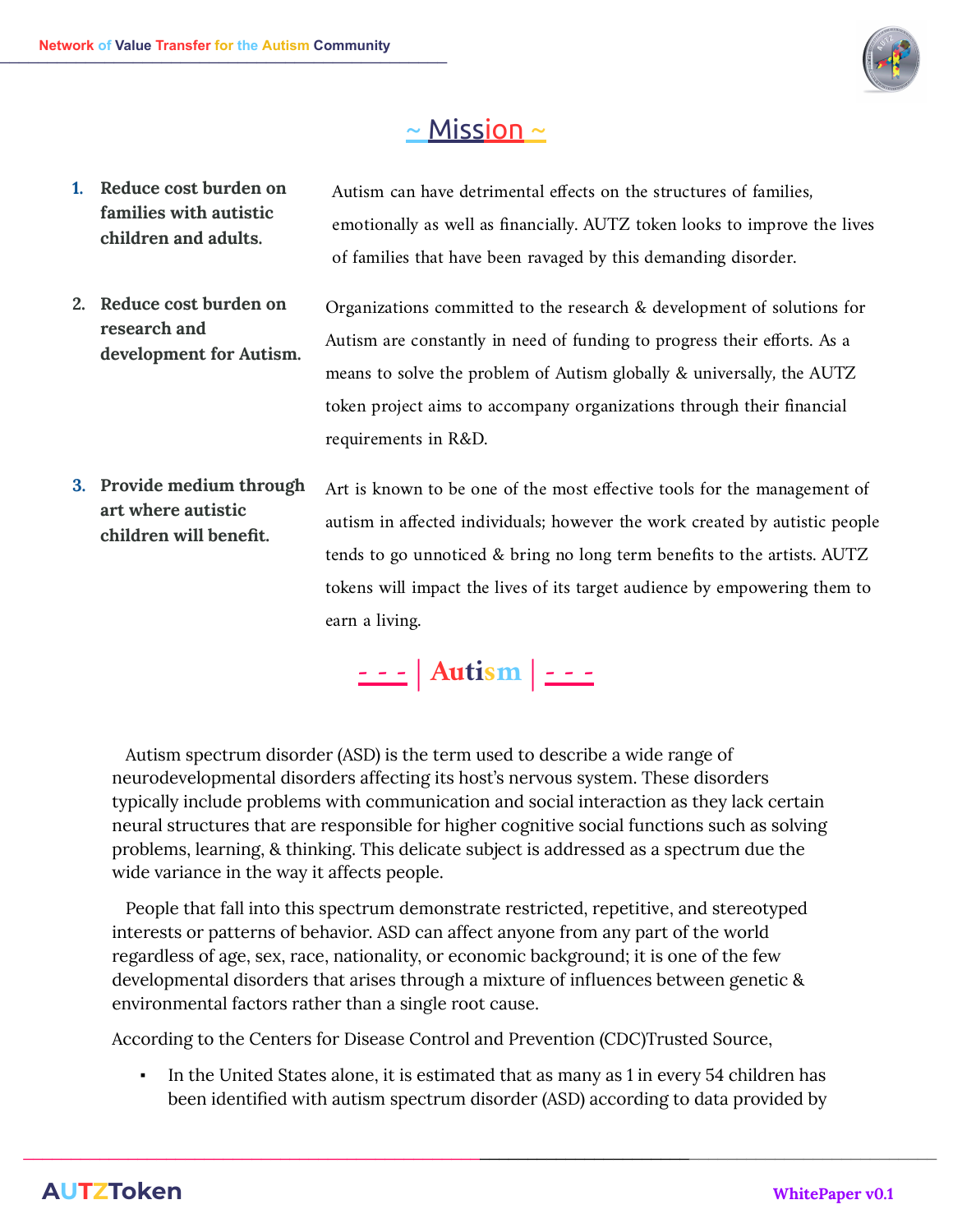

the CDC's Autism and Developmental Disabilities Monitoring (ADDM) Network. *[https:/ [www.cdc.gov/ncbddd/autism/data.html](https://www.cdc.gov/ncbddd/autism/data.html)]*

- ASD is reported to occur in all racial, ethnic, and socioeconomic groups. *[https:/ [www.cdc.gov/ncbddd/autism/data.html](https://www.cdc.gov/ncbddd/autism/data.html)]*
- ASD is more than 4 times more common among boys than among girls. *[https:/ [www.cdc.gov/ncbddd/autism/data.html](https://www.cdc.gov/ncbddd/autism/data.html)]*
- About 1 in 6 (17%) children aged 3–17 years were diagnosed with a developmental disability, as reported by parents, during a study period of 2009-2017. These included autism, attention-deficit/hyperactivity disorder, blindness, and cerebral palsy, among others. *[https:/ [www.cdc.gov/ncbddd/autism/data.html\]](https://www.cdc.gov/ncbddd/autism/data.html)*

The cost of research in autism eclipses billions of dollars in the US alone. Coupled with the growing number of individuals afflicted by autism & growing cost of living, there is no surprise that ASD puts a heavy financial burden on families with autistic children as well as their communities. The total cost to manage autism globally has yet to be concretely identified.

The AUTZ team's focus follows the nature of the disorder, global and not limited to a specific region. The Founding team behind the AUTZ token project, whose lives are directly & indirectly tied in with ASD, realize that Autism has long been viewed as a handicap, a sign of social inadequacy. However, that same realization when applied through the lens of an abundant personal experience & countless immeasurable effort has presented the opportunity to turn what was once a handicap into a superpower.

# **- - - | Applying Blockchain to Autism | - - -**

#### **Ownership backed by action & commitment.**

Acting as a transparent, distributed, tamper resistant, append only, ledger of accountancy, Blockchain has brought about an evolution to one of the most fundamental elements of human social life; Trust. Blockchain did not remove the need for trust, rather it transitioned trust from opaque central authorities to distributed networks governed by algorithms. Instead of needing blind faith to validate a system it now became possible to mathematically compute the validity of a system.

Applying this powerful tool in the context of autism results in two benefits:

**1)** Enhancing trust in the economic activity

A two pronged benefit; first and foremost it is worth noting that Philanthropic endeavors,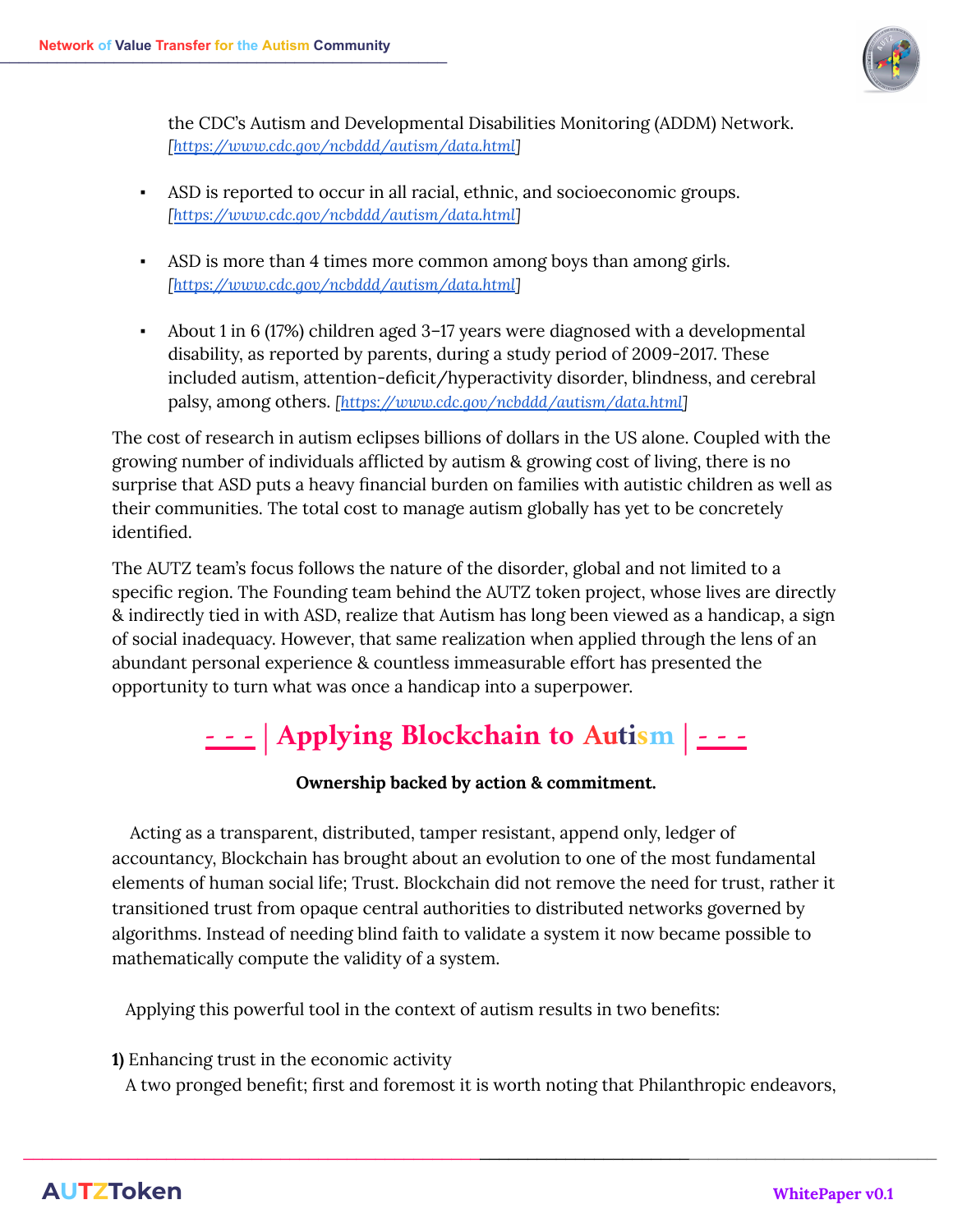

especially those relating to the prevention & research of diseases, are constantly plagued with headlines spread across front pages of news articles claiming illicit activities; namely money laundering. By having all economic activity that is attributable to Autism confined within its own system, a transparent system, worries of capital mismanagement are dissipated. Second, the term "non-profit" has become an abused area in terms of regulation. Slews of intermediary parties are involved in the oversight of philanthropic ventures. From financial service providers to the independent governing bodies of states & countries, the opaque "supply-chains" of this field have long suffered strenuous transactional friction in the form of fees & time delays. As in the case with transparency for combating illicit activities, Moving economic activity to a geographically neutral jurisdiction (in the form of the Ethereum Blockchain) allows for such issues to be disengaged.

**2)** Incentivized participation through a purpose driven mission & token rewards Engaging the broader general audience in niche social affairs that do not carry personal affinity is a daunting task with very low probability. Without a strong enough trigger, be it emotional or fiscal, people will not become involved. By providing a financial incentive that rewards participants for their altruistic capital commitments, a much larger pool of otherwise untapped capital can be attracted & retained. AUTZ token combines the powerful psycho-social motives that are aroused in the human body whenever we are doing something purposefully with the driving force of competitive motives found in economic incentives to provide an environment attractive to the direct community, as well as, the global population at large.

#### **NFT Fund Raising:**

Known as NFT's, new vehicle for the expression of value have attracted millions of people & billions of dollars to prove that society has finally ripened to the concept of non-fungible, non-tangible digital assets. The AUTZ token project realizes the potential for such assets & has decided to incorporate them into the project. As the project matures the AUTZ token project is exploring the development of artistic autism centers where affected individuals will be able to participate in expressive mediums of art. This art shall be digitally rendered & published to the Ethereum network as a non-fungible-token.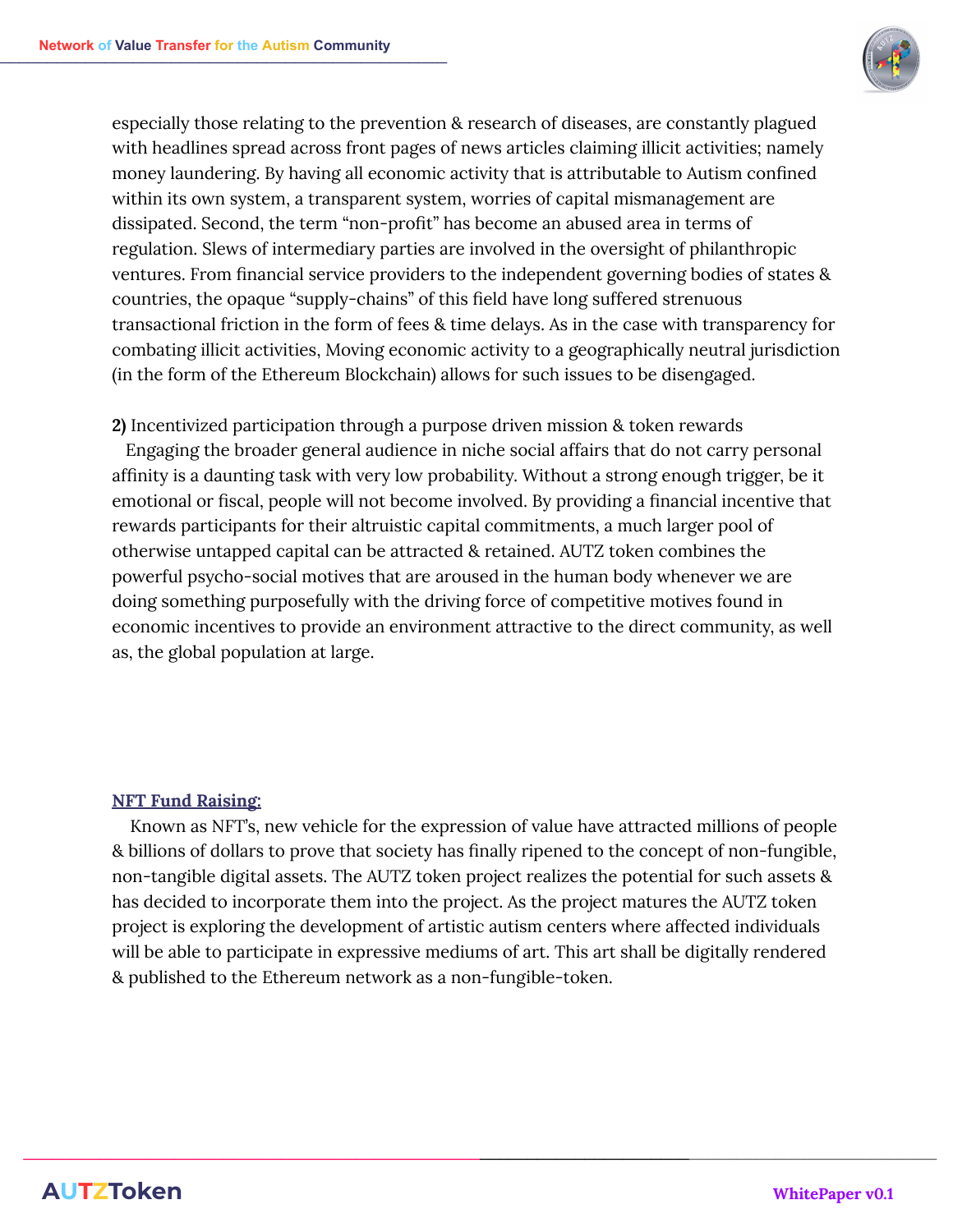

#### **Perpetual Income Stability:**

Autistic people's afflictions tend to hinder their social capabilities & therefore their capabilities of creating sustenance for themselves. As redundant work continues to become obsolete through technological developments (robotics/AI) the need to provide financial opportunities for the afflicted is ever more vital. Herein lay the powerful societal augmentations presented by the AUTZ token system; with every NFT minted on the AUTZ platform it's autistic artist is in perpetuity granted an origination title which will provide income in the form of a transactional fee from ever future exchange.

# **- - - | POCA | - - -**

#### **Proof-of-Commited Activity**

*A model for consensus in monetary policy designed for altruism*

Consensus is the coming to agreement on a specific point of information by a group of separate independent actors. In Cryptocurrency, consensus is the mechanism used to establish the single form of truth as to a network's state. Typically consensus establishes transactional validity, but ignores the mechanism that attributes value to the asset that fuels the network.

PoCA, or Proof-of-Commited Activity, is a consensus mechanism designed to establish an alternative economic policy based on favorable concepts underlying Keynesian, Hyakian, MMT & cryptocurrency economics. Inheriting Ethereum's computational primitives, AUTZ leverages Ethereum's underlying security consensus model (PoW/PoS) & layers the economic consensus model on top of it.

The PoCA engine which underpins the AUTZ economic logic is built of four dependencies; Burning, Activity, Holders & taxation.

- Burning (supply constraint)
- Velocity (supply activity/utilization)
- Holder Balance (supply distribution)
- Taxation (supply balancing)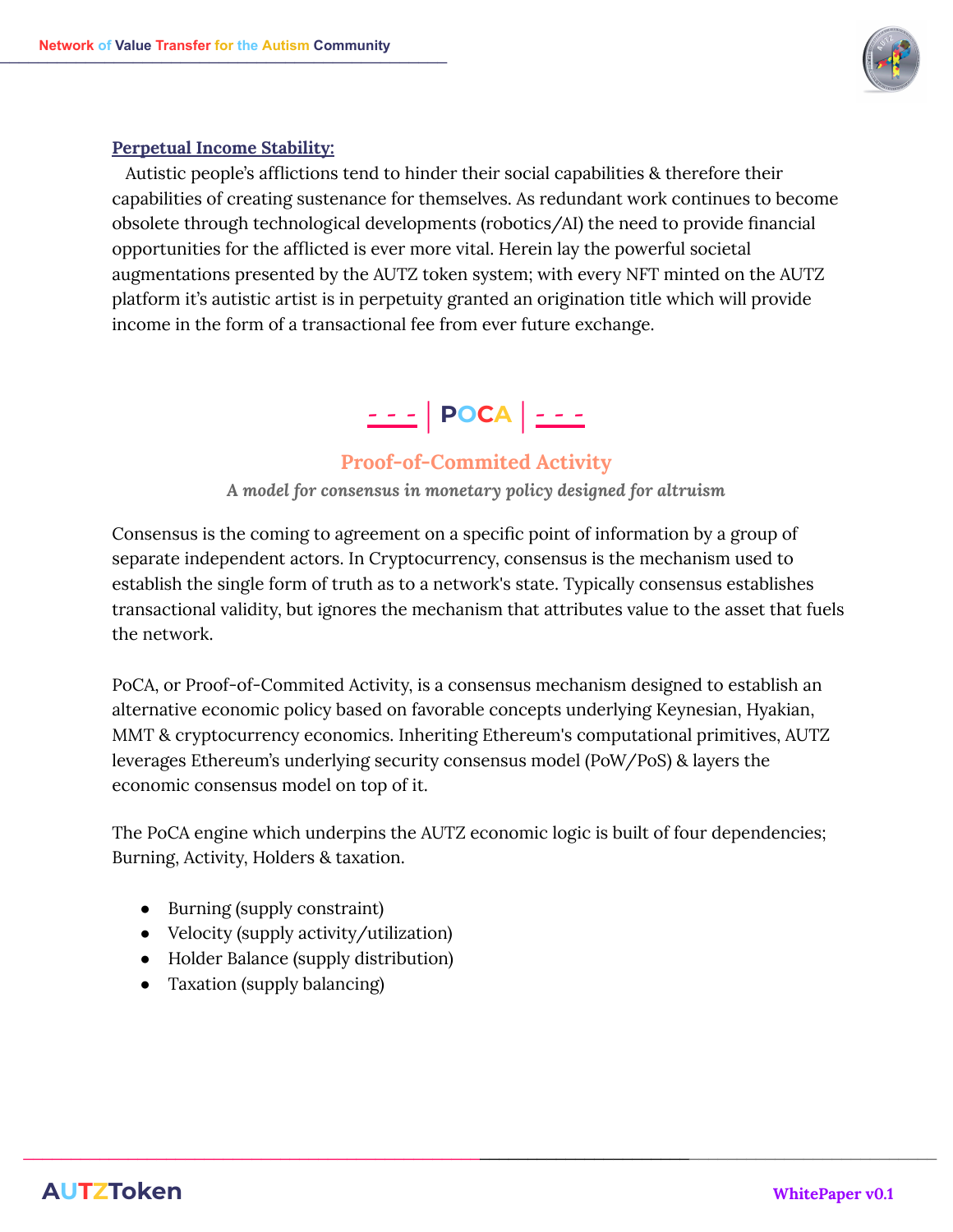

# **- - - | AUTZ Tokenomics| - - -**

#### **Total System Design Specifications**

The AUTZ token economics have been designed to benefit the holders of the asset through a transactional fee distribution policy dubbed Congement fee. The tokenomics are further enhanced through a novel application of a burning mechanism that we refer to as "Genesis-burning". Furthermore, all of the network's activity is denominated in the native ATUZ token, therefore, ownership of the token is required to participate. AUTZ token acts as a vehicle to capture the value generated through utilization of the network. The value referred to here is a meta-property output created as a result of supply vs. demand.

| <b>Token Name</b>        | AUTZ token            | <b>Token Security</b> | Keccak-256                 |
|--------------------------|-----------------------|-----------------------|----------------------------|
| Token Symbol             | <b>AUTZ</b>           | <b>Token Class</b>    | Utility - Governance       |
| <b>Token Structure</b>   | Singular              | Through-Put           | $\sim15tx/s$               |
| Supply Model             | Fixed / Deflationary  | Settlement Time       | $~10$ seconds              |
| Supply Policy            | Contracting           | Finality              | <i>Instant</i>             |
| Genesis Supply           | 1,000,000,000,000,000 | Distribution          | Possession Incentive       |
| <b>Genesis Burn</b>      | 300,000,000,000,000   | <b>Emission Rate</b>  | N/A                        |
| Decimals                 | 9                     | <b>Consensus</b>      | PoCA                       |
| <b>Issuance Platform</b> | Ethereum              | Consensus Logic       | <b>Greatest Commitment</b> |
| <b>Token Standard</b>    | <b>ERC-20</b>         | Primitive             | Burning                    |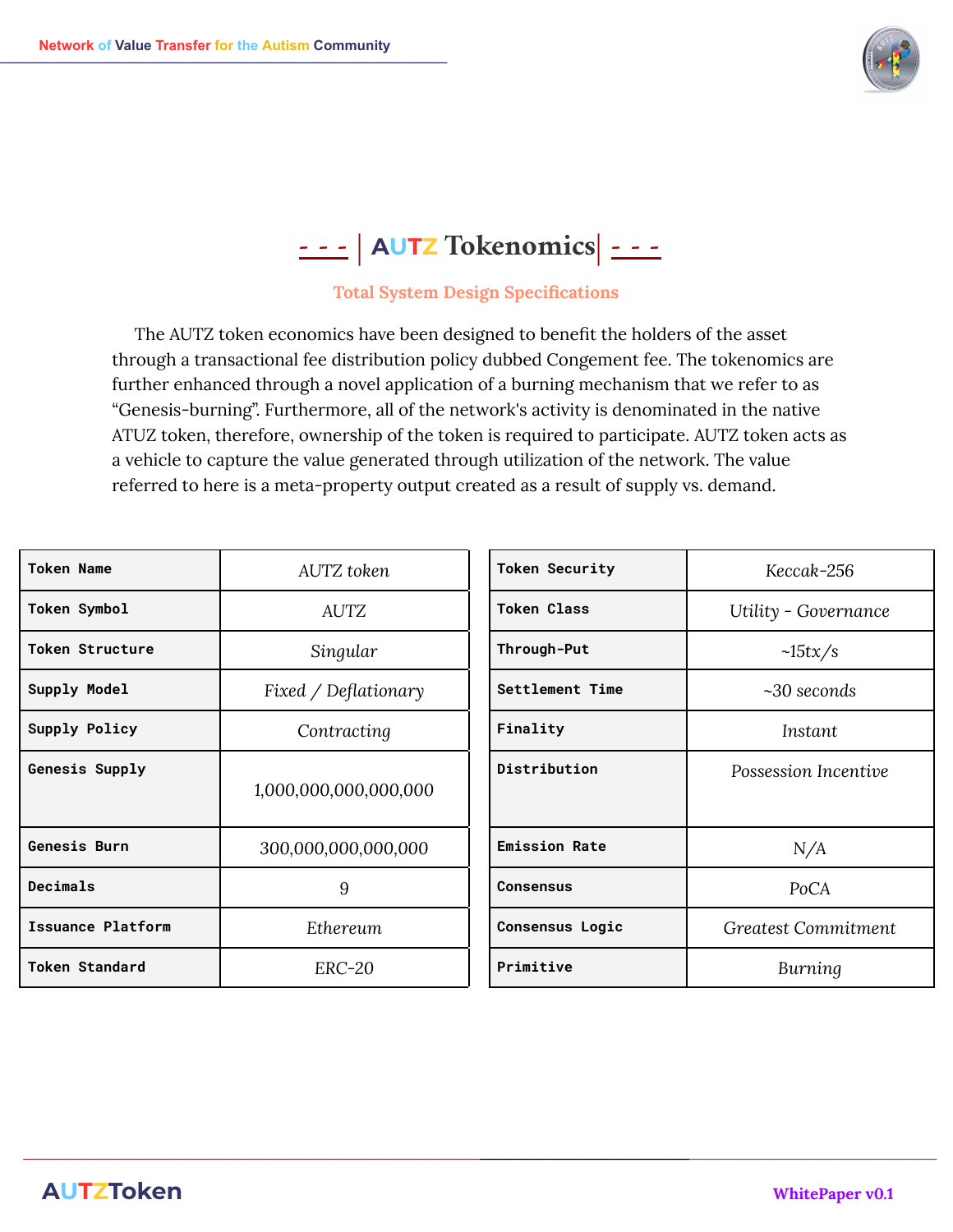

#### **Congagement fee**

The Congagement fee is a synthesis of two individual words; community-engagement. Its purpose is to drive a positive feedback loop to the tokens value & deter asset devaluation. Additionally, by employing such a transaction fee, higher levels of community retention is anticipated. During any transaction event, 3% of every transaction will immediately be deducted from the total amount as a fee & redistributed to all AUTZ token holder wallets. Token holders will receive amounts proportional to their asset weights; relative to the total circulating supply.

#### **Genesis-Burning**

Genesis burning refers to the removal of supply from circulation prior to publicly releasing the asset into circulation. The AUTZ token system has incorporated a 30% genesis burn into its economic model in hopes of offsetting the possible undesirable outcomes of volatility & supply concentration. The burn address to which the tokens will be sent shall be made publicly available for inspection at the launch of the AUTZ token on public markets.

| <b>Collecting Fees</b>                                                                                                                                                                                                         | Medium of TX                                                                                                                               | S.O.V<br>(Store of Value)                                                                                                                                                       | <b>Philanthropic Ventures</b>                                                                                                                                                                                                                |
|--------------------------------------------------------------------------------------------------------------------------------------------------------------------------------------------------------------------------------|--------------------------------------------------------------------------------------------------------------------------------------------|---------------------------------------------------------------------------------------------------------------------------------------------------------------------------------|----------------------------------------------------------------------------------------------------------------------------------------------------------------------------------------------------------------------------------------------|
| AUTZ tokens are required in<br>order to participate in the<br>AUTZ token ecosystem; given<br>the community redistribution<br>fee parameter rewarding<br>holders; the AUTZ token acts<br>as an appreciating portfolio<br>asset. | As in the case with most<br>decentralized digital<br>assets, the AUTZ token<br>acts as a neutral medium<br>of exchange between<br>parties. | The AUTZ token crypto<br>asset has been designed in<br>such a way as to combat<br>devaluation & retain buying<br>power irrespective of global<br>economic climates (see above). | Utilizing traditional financial<br>infrastructure for the<br>conduction of charitable<br>causes incurs excessive<br>strain; in the form of<br>intermediary fees & time.<br>AUTZ tokens distributed<br>nature circumvents such<br>hindrances. |

 $\_$  ,  $\_$  ,  $\_$  ,  $\_$  ,  $\_$  ,  $\_$  ,  $\_$  ,  $\_$  ,  $\_$  ,  $\_$  ,  $\_$  ,  $\_$  ,  $\_$  ,  $\_$  ,  $\_$  ,  $\_$  ,  $\_$  ,  $\_$  ,  $\_$  ,  $\_$  ,  $\_$  ,  $\_$  ,  $\_$  ,  $\_$  ,  $\_$  ,  $\_$  ,  $\_$  ,  $\_$  ,  $\_$  ,  $\_$  ,  $\_$  ,  $\_$  ,  $\_$  ,  $\_$  ,  $\_$  ,  $\_$  ,  $\_$  ,

### **Utilities**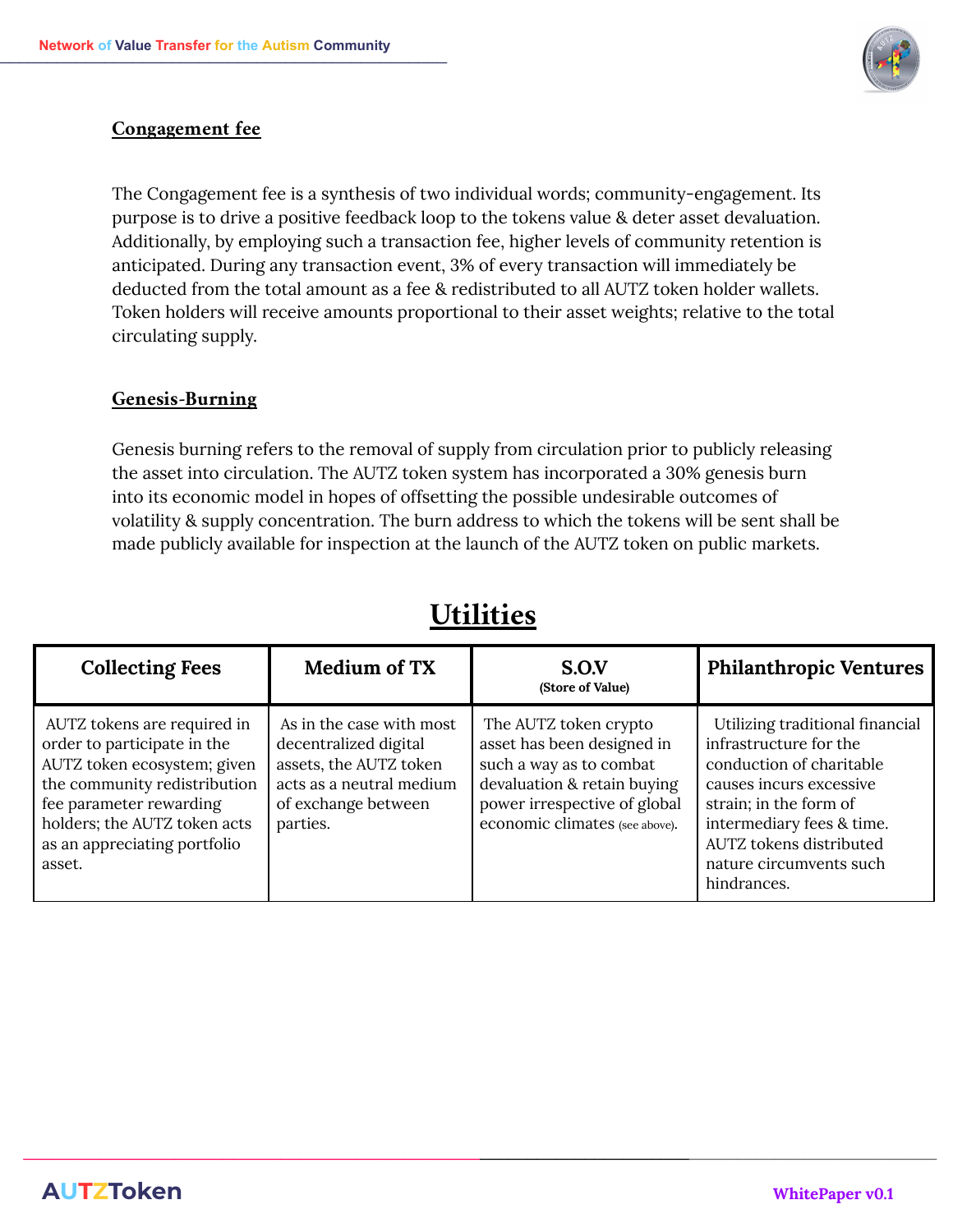

## **- - - | Distribution & Emission | - - -**



| <b>UniSwap Listing</b> | 370,000,000,000,000 | 37% |
|------------------------|---------------------|-----|
| Presale                | 200,000,000,000,000 | 20% |
| <b>Genesis Burn</b>    | 300,000,000,000,000 | 30% |
| <b>Charity Wallet</b>  | 100,000,000,000,000 | 10% |
| Marketing              | 30,000,000,000,000  | 3%  |

#### **UniSwap Listing**

At the launch of the Project 37% of the total token supply is immediately posted for liquidity.

#### **Presale**

20% of the tokens will be sold to investors.

#### **Genesis Burn**

30% of all AUTZ tokens will be permanently removed from supply at the start of the project.

#### **Charity Wallet**

10% of the AUTZ token total supply will be allocated for providing financial services to organizations & individuals within the Autism community.

#### **Marketing**

3% of the AUTZ token supply allocated to conducting research & marketing the project.